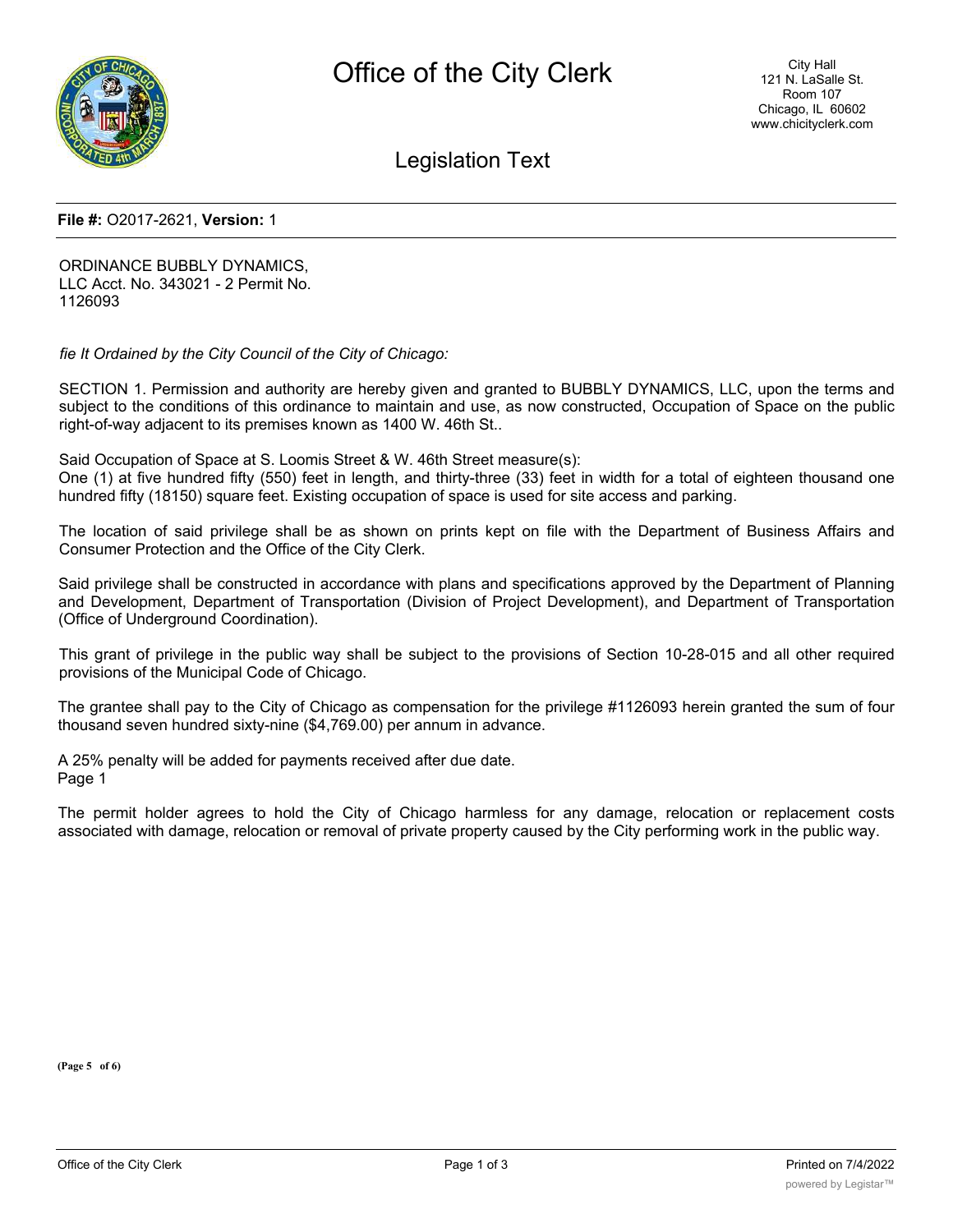



**StTt ptM**

**(40O W ST JfcN 6, iolT**

Department of Business Affairs and Consumer Protection

> Small Business Center - Public Way Use Unit

City Hall - 121 N. LaSalle Street, Room 800 • Chicago. IL 60602 3I2-74-GOB1Z/312-744-6249 • (312) 744-1944 (TTY) Imp //www cu\olchicai;o.uru/bacp